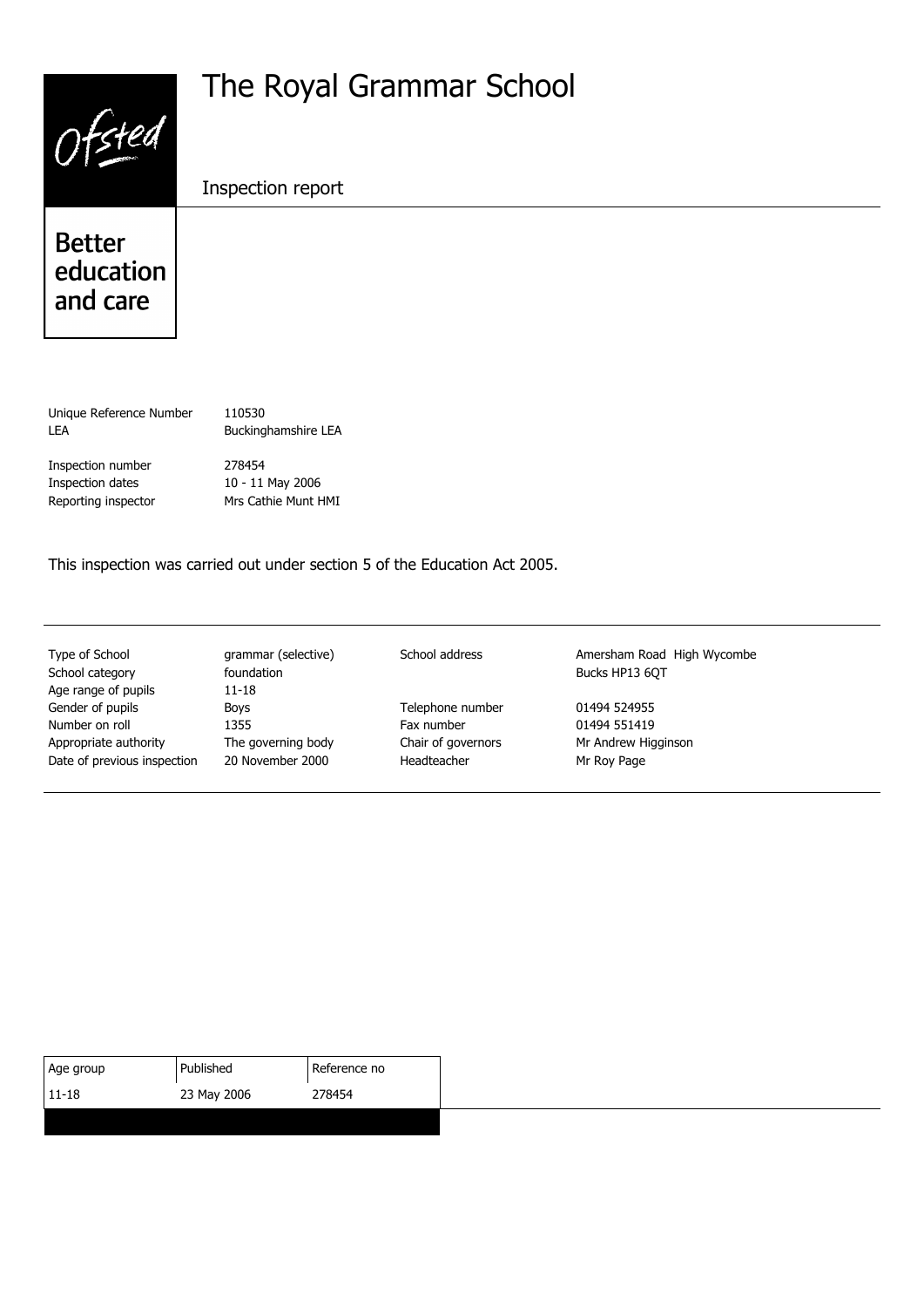#### (c) Crown copyright 2006

#### Website: www.ofsted.gov.uk

This document may be reproduced in whole or in part for non commercial educational purposes, provided that the information quoted is preproduced without adaptation and the source and date of publication are stated.

Further copies of this report are obtainable from the school. Under the school Inspections Act 1996, the school must provide a copy of this report free of charge to certain categories of people. A charge not exceeding the full cost of reproduction may be made for any other copies supplied.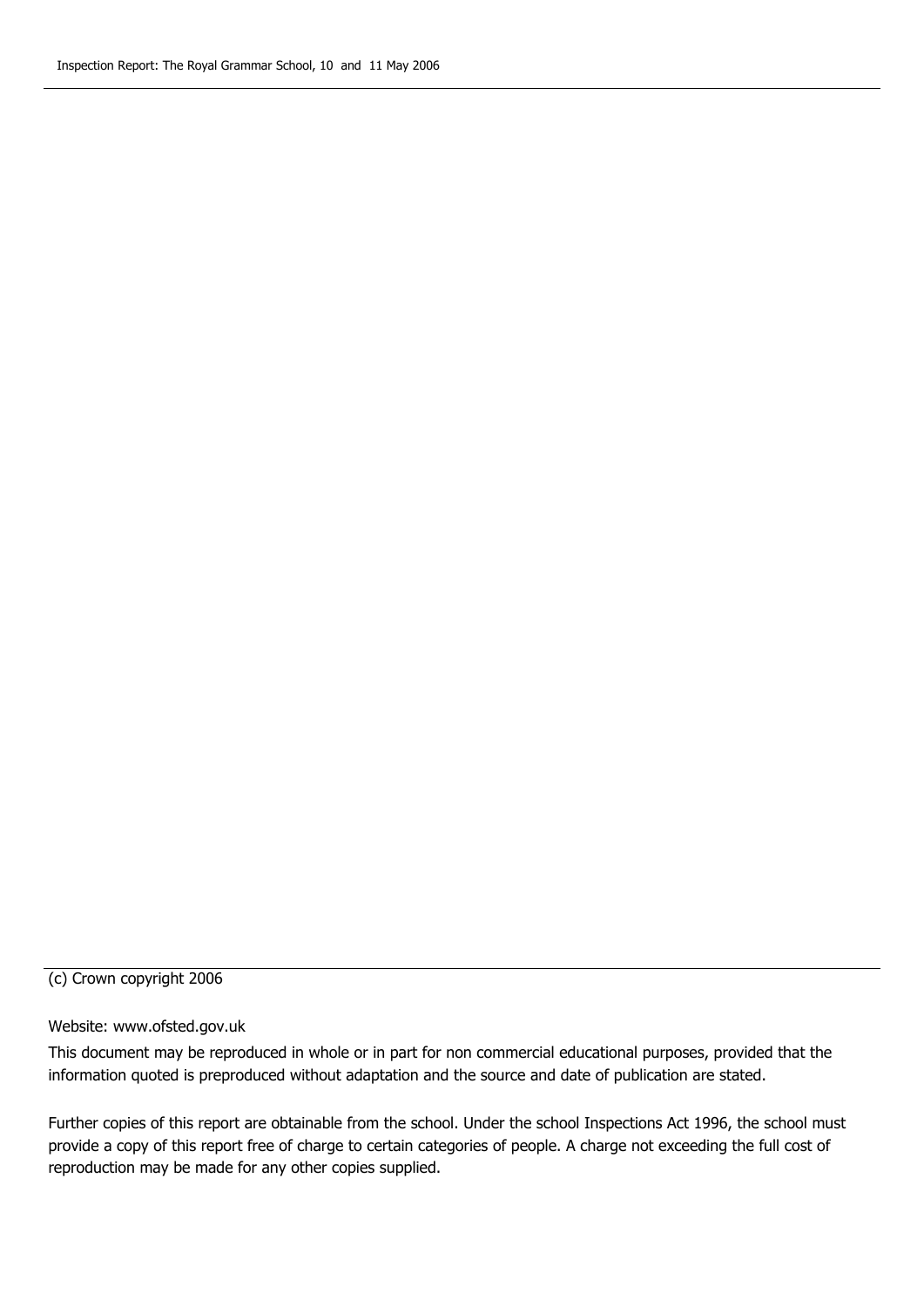#### **Introduction**

The inspection was carried out by one of Her Majesty's Inspectors and five additional inspectors.

#### **Description of the school**

The pupils' attainment on entry is well above average. The proportion entering the school with learning difficulties or disabilities is lower than in schools nationally and the proportion of students eligible for free school meals is very small. Almost all students transfer into the sixth form. The school was granted specialist status in languages in 1996. In 2005 it received the local authority Award for Outstanding Community Involvement. The school provides boarding accommodation for approximately 70 students. The headteacher, who was previously the senior deputy, assumed his post in April, following a brief spell as acting headteacher.

### **Key for inspection grades**

Grade 1 Outstanding Grade 2 Good Grade 3 Satisfactory Grade 4 Inadequate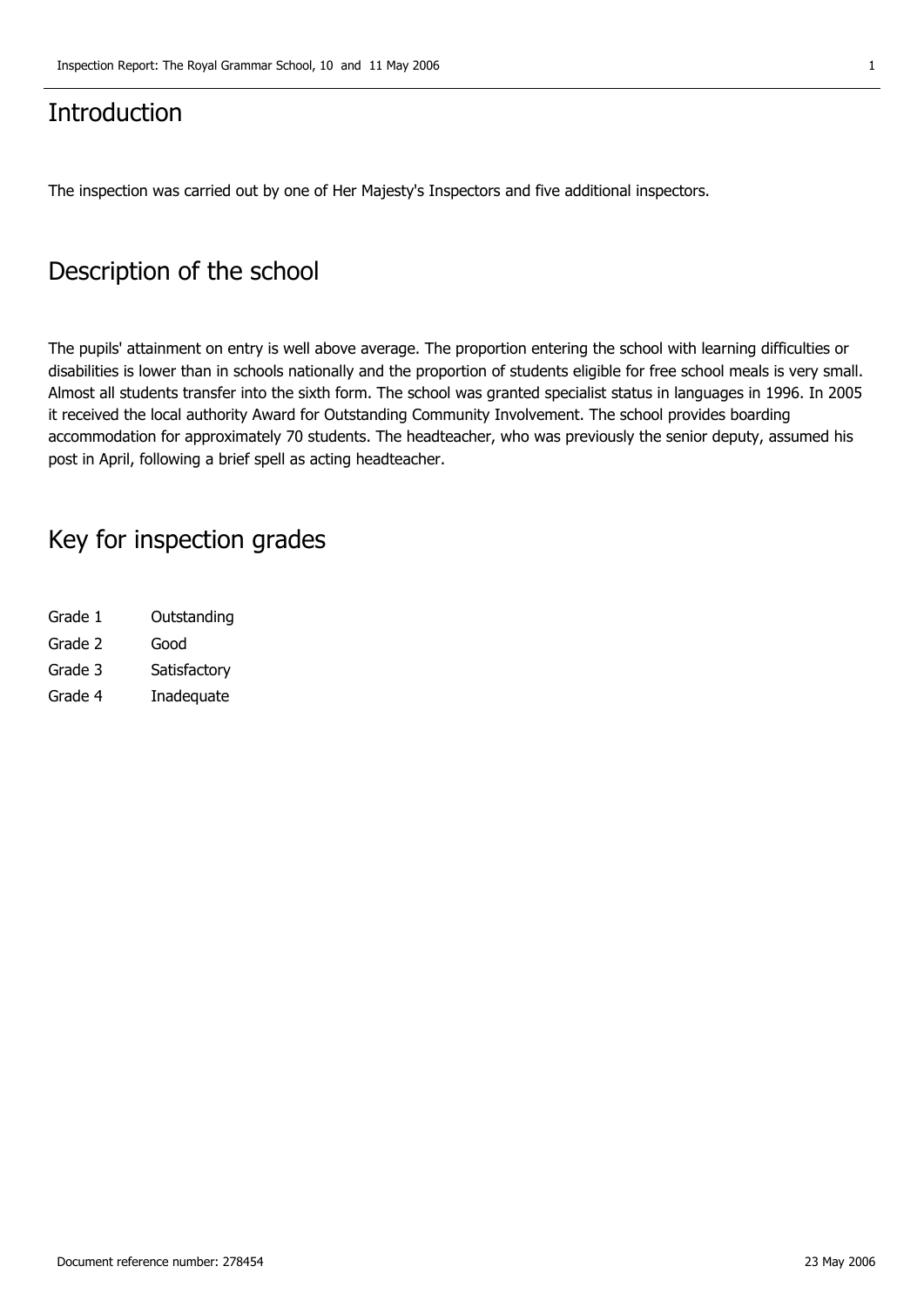#### **Overall effectiveness of the school**

'I feel that alongside the amazing educational achievements, my son has become a well-rounded confident person, who will have very happy memories of his time here.'

'The school fosters excellent values and, while disciplined, the children feel safe and happy in the friendly environment.'

'Senior pupils truly seem to welcome the younger ones and are helpful when they need some guidance.'

'Members of staff give an extraordinary amount of their time to give the boys a huge range of extra-curricular activities outside the normal school day.'

'My son entered the school as a very shy, average boy and has become a confident, successful Oxbridge candidate.'

These parents' views exemplify the range of reasons why the Royal Grammar School is judged by the inspectors to provide an outstanding quality of education. This coincides with the school's own view of its performance.

Team work is the hallmark of the school and the headteacher sets the tone by his example. Throughout the school, staff support and complement one another admirably. The strong sense of commitment to the pastoral and academic development of the boys is evident in the excellent teaching, outstanding standards, the exotic, and more conventional, school visits and the overwhelming sense of community that assails visitors from the moment that they enter the school.

The newly appointed headteacher is held in high regard being well respected in the school and the community. He ably performed the role of acting headteacher this year. The school knows itself well and is addressing areas for development with rigour and determination. The current focus on widening teaching styles and improving the use of assessment data is a clear example of the school's reflective approach. Other issues from the last inspection have been successfully addressed and the school rightly judges its progress in this aspect as good. The school provides good value for money.

#### **Grade: 1**

#### **Effectiveness and efficiency of the sixth form**

Inspectors agree with the school that the sixth form is outstandingly effective. Many members of staff contribute to its very effective leadership and management. Students' achievement by the end of the sixth form is excellent and improving. The proportion of top grades is exceptionally high. This success is a testament to the students' unusually good motivation and well-developed learning skills. Students joining the sixth form from outside speak warmly of the school and rapidly become part of its excellent climate for learning. As one said, 'you can get on with your work here'. Students rightly attribute their enjoyment of lessons and their progress to the well focused and challenging teaching. Teachers have excellent subject knowledge and are very skilled in preparing students for examinations. They inspire interest in their subjects and develop very good relationships with students. The wide range of academic subjects and the unusually comprehensive programme of enrichment activities meet the needs of students very well. Students are supported comprehensively and are very successful in applying for higher education. Their personal development is excellent because they have so many opportunities to support younger students, exercise leadership, express their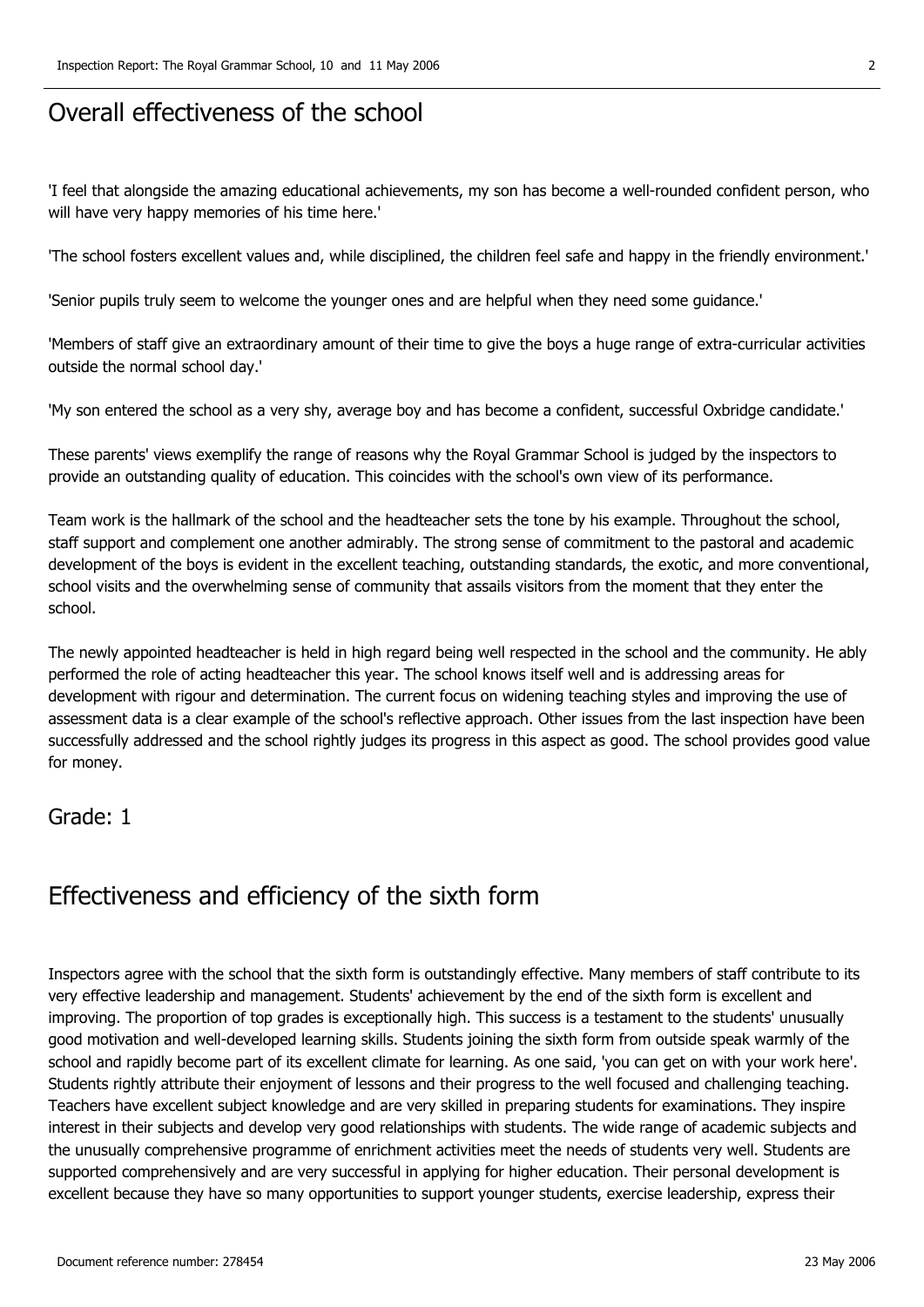views and make a contribution within the school community and in the wider world. Highly successful participation in the Young Enterprise scheme, much appreciated special events such as the leadership conference and European work experience prepare students very well to take their place in the world of work. The school has rightly identified that making better use of performance data in target setting and individual support, improving the currently inadequate private study facilities and focusing on students' independent learning skills is the way forward to making standards higher still.

**Grade: 1**

## **Effectiveness of the school's boarding provision**

The effectiveness of the welfare provision within the boarding school is outstanding. The building is purpose built, well maintained and kept immaculately clean and tidy. Dormitory accommodation is excellent. The common room offers a relaxed and informal atmosphere where boarders are given their own budget to supplement the amenities provided. All rooms have excellent study facilities and students benefit from outstanding support and guidance. Students all say they enjoy being in the boarding house where they feel safe and benefit from this guidance and the outstanding provision of extra-curricular activities organised by the committed staff. These activities encourage students to take regular exercise. The boarders' council successfully contributed to the campaign to improve the quality of their food. Boarders come from diverse backgrounds and include a number of international students none of whom are at the early stages of language acquisition. The important contribution that boarding makes to the students' personal development adds value to the school community.

The few recommendations from the 2004 Commission for Social Care Inspectorate (CSCI) inspection have been addressed by the school. In addition, systems to further improve the safety and care of students have been implemented. This inspection confirms the findings of the report that the school fully meets the national minimum standards for boarding schools.

#### **Grade: 1**

### **What the school should do to improve further**

Focus on:

● sharing widely the excellent practice in assessment for learning which exists in some parts of the school.

### **Achievement and standards**

Attainment at the Royal Grammar School is very high because the school constantly seeks to help students to do as well as they can. Standards in lessons reflect these results. The challenging targets set by the school are met consistently. Boys do very well in the national tests for 14 year olds with the majority attaining results considerably higher than the expected level for the age group in all subjects. Results at GCSE were outstanding in 2005: well over a half of the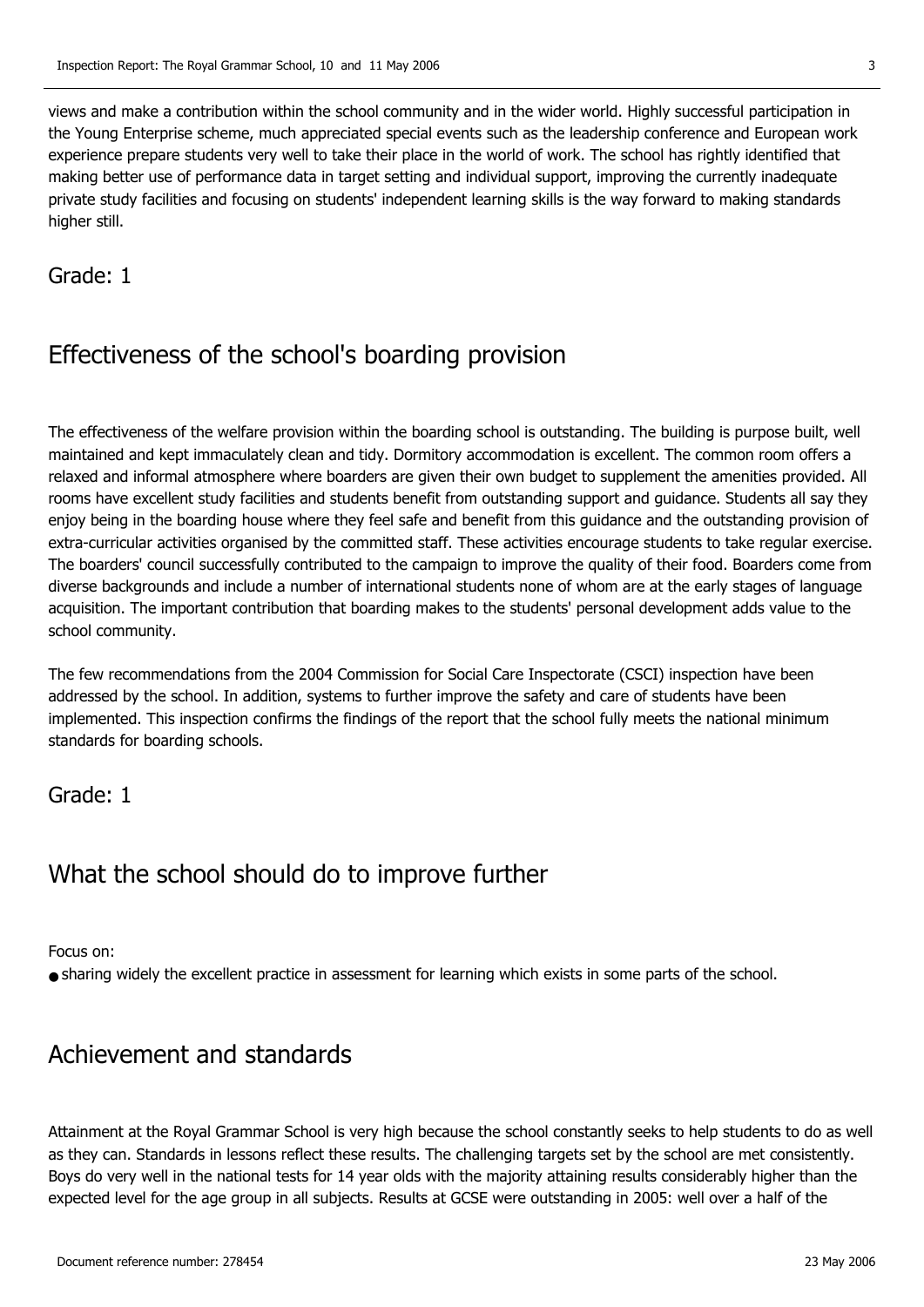grades were  $A^*$  or A and a considerable number of students achieved marks among the top five percent in the country. A Level results are consistently well above average. Almost all boys go on to higher education: the majority are accepted by their first choice universities.

All students, including higher attainers and those with learning difficulties, make exceptional academic progress because the school ethos encourages maximum effort and places a strong emphasis on developing well rounded, confident and questioning students who have a great desire to develop and use their skills and knowledge.

**Grade: 1**

### **Personal development and well-being**

There are many strengths in the school's provision for the social, moral, spiritual and cultural development and well-being of the students. Its impact is outstanding. Boys have several ways of making their voice heard and have used these channels effectively to improve many aspects of their life at school, for example, they benefit from healthier food. They are pleased to adopt healthy life-styles; the majority join in keenly with sporting and social activities offered by the rich variety of clubs and societies. Inspectors agree with their opinion that the school has had a strong positive effect on their social development as well as on their academic success. Students learn to be questioning, responsible and caring citizens. The effectiveness of the opportunities for developing leadership skills were evident in the confident manner in which Year 8 students led an inspiring assembly, in the boys' mature and thoughtful conversations, and in the way they conducted themselves ably when participating in decision-making meetings. Pupils confirm the schools' view that effective procedures are in place to address any bullying that occurs. Attendance rates are high and lessons start and finish punctually. The school's specialist status contributes greatly to the students' career and life chances by ensuring that languages are seen as a tool they enjoy using and that they regard as a corner-stone of their future success. Practice in this area is exemplary.

**Grade: 1**

## **Quality of provision**

### **Teaching and learning**

Senior managers demonstrate an excellent knowledge of the quality of teaching in each department. However, heads of department are often too modest in their evaluation of its impact on learning. Most lessons observed by the inspectors were good: a significant number were excellent. Teachers show tremendous enthusiasm for their subjects, have very high expectations and set challenging targets. Students show a high level of enjoyment and interest in lessons and behaviour is exemplary. In many of the lessons observed pupils made exceptional progress in their learning. The overall quality of education provided is outstanding.

In the most effective lessons, teaching was inspirational. The tasks were varied, student-centred and differentiated effectively to meet the needs of all the boys. Well-chosen questions helped students deepen their understanding and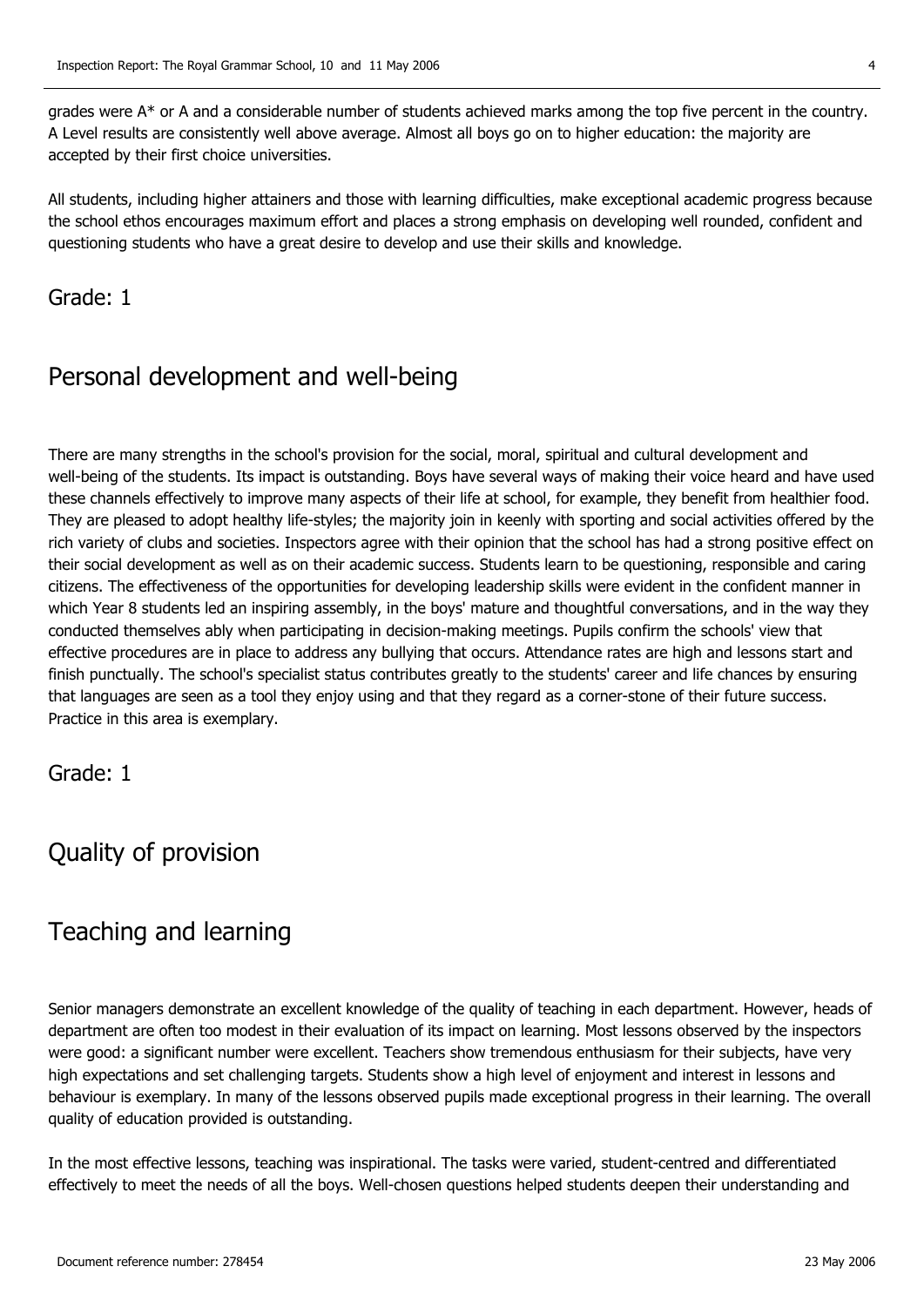apply what they had learned to different situations. Teachers checked the extent to which every student had met the learning objectives. In these lessons the pace was crisp and the students were engrossed in the subject. Often where learning was most effective, students worked collaboratively and teachers circulated to offer well-judged advice. In a few instances students would have benefited from increased opportunities to work independently and to evaluate their own learning. Most students have an understanding of how well they are doing, but the use of assessment information to inform the next learning steps and to set targets is not yet consistent. There is, however, some excellent practice in the school that could be shared so that learning is maximised in all areas.

**Grade: 1**

## **Curriculum and other activities**

The curriculum the school provides is outstanding. It meets the needs, aspirations and capabilities of all the students most effectively. Students have a wealth of opportunities to succeed with a stimulating and challenging curriculum and extra-curricular programme. For instance, opportunities exist for the students to gain qualifications in some of the extra-curricular activities such as photography and sailing. Many of the activities have been instituted as a direct response to students' requests. The huge enjoyment of these activities shows that they are very much appreciated by the student body. The range of sporting provision enables and encourages students to be healthy and to develop team skills. A wide variety of visits provides excellent opportunities for students to develop their cultural awareness as well as extending their understanding of the curriculum. The Language College status has had a clear influence on the high quality of language provision. The school is proactive in regularly reviewing the curriculum to meet particular and local needs. Recent developments in information technology are having a positive impact on teaching and learning. There is no doubt that the school provides the students with a curriculum that is designed to equip them for their future in the widest sense.

**Grade: 1**

### **Care, guidance and support**

The care, guidance and support given to students are outstanding and have a significant impact on their development and well being. Students and parents have a real sense that the school cares for its students and wants them to achieve the best they can. There is a wide range of pastoral support for students, including Form Tutors, Heads of Year, Matron, Chaplaincy and prefects. Students with learning difficulties and disabilities and those for whom English is an additional language have excellent support resulting in their good progress by the end of Year 11. The care, guidance and support for those students who are boarders are judged to be particularly outstanding, with these students achieving even higher standards than those who do not board.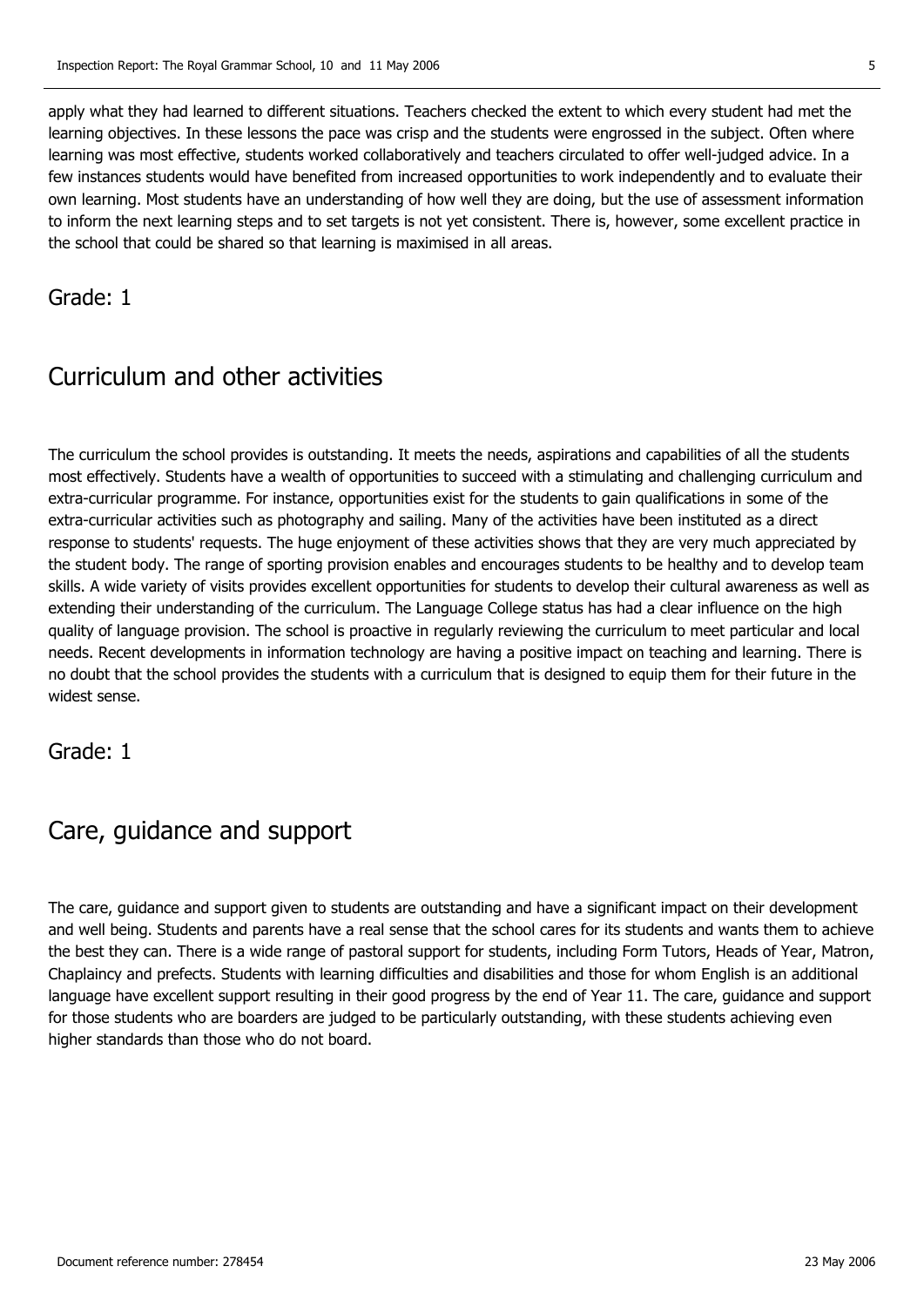Procedures for child protection and health are implemented extremely effectively. The school provides excellent academic support through its arrangements for setting challenging targets. The tracking and assessment system is robust and is being further refined to provide easier access to individual student data and easier dissemination of the information to all teachers. Students in Year 7 and the sixth form have an effective induction which helps them to settle quickly. Excellent guidance is provided to help students choose examination subjects that match their interests and aptitudes.

**Grade: 1**

### **Leadership and management**

The leadership and management of the school are outstanding. The inspection team found the quality of leadership motivates and influences students admirably. High quality teamwork has had a major impact on the strong ethos for learning. The robust and effective collaboration of senior managers working in partnership with the governors has provided clear direction for school improvement. Leaders at all levels are very good role models for other staff and students; their commitment to inclusion, promotion of equality and concern for the needs of the individual are excellent.

Governors are actively involved in supporting this successful and dynamic school. They provide very good strategic guidance and effectively hold senior leaders to account. Governors are committed to providing a caring, safe community that promotes high achievement. Financial planning is closely linked to the school's educational priorities and resources are effectively deployed for the benefit of students. Partnership with parents and outside agencies has very effectively supported the work of the school. The exceptionally high expectation of staff and students has had a positive influence on the standards achieved. The current stability of the school owes much to the quality of the headteacher's leadership and to the determination and commitment of the school community. Recent staffing changes have enabled the school to restructure responsibilities so there is a whole school focus on effective teaching and learning.

**Grade: 1**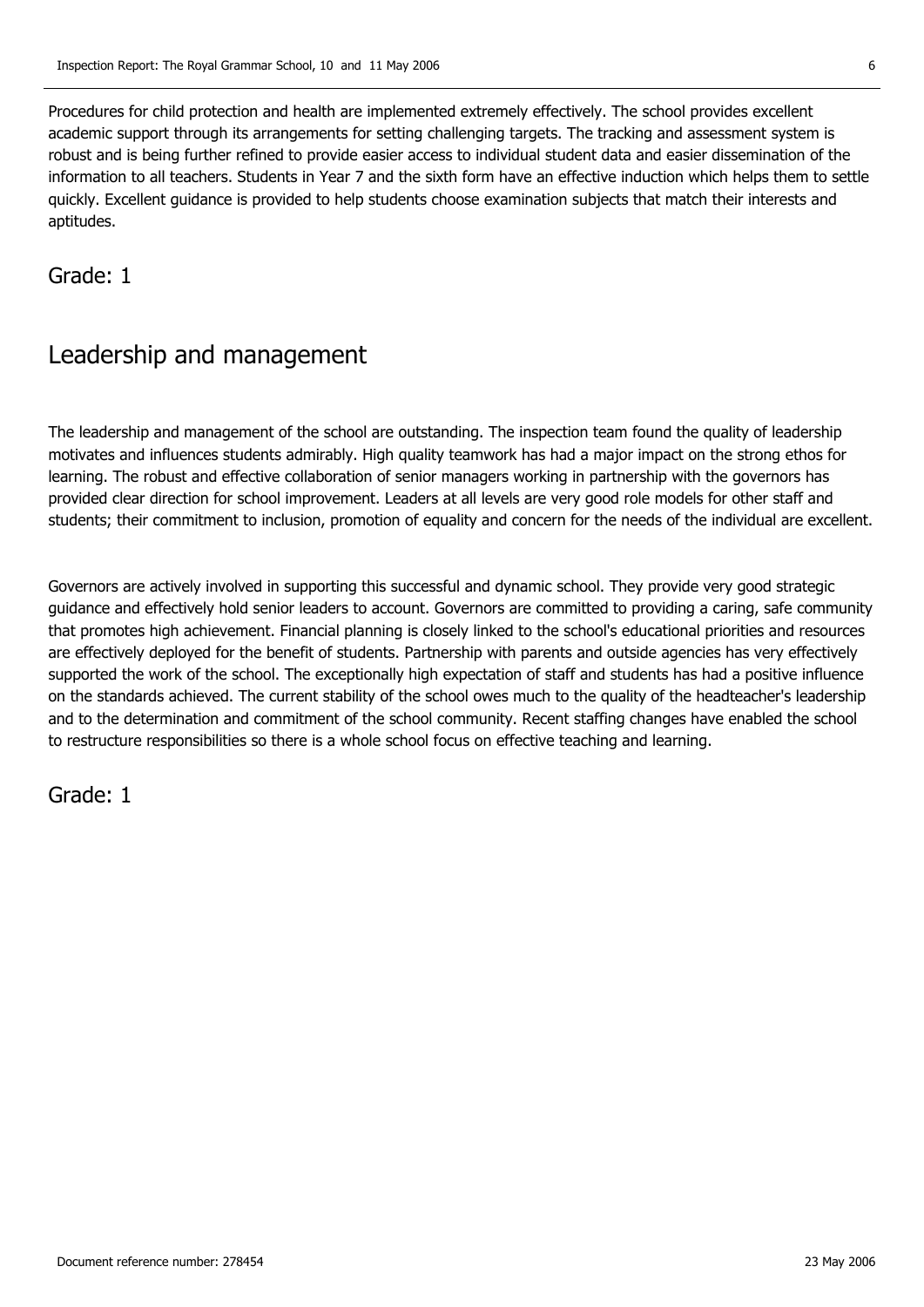**Any complaints about the inspection or the report should be made following the procedures set out in the guidance 'Complaining about inspections', which is available from Ofsted's website: www.ofsted.gov.uk.**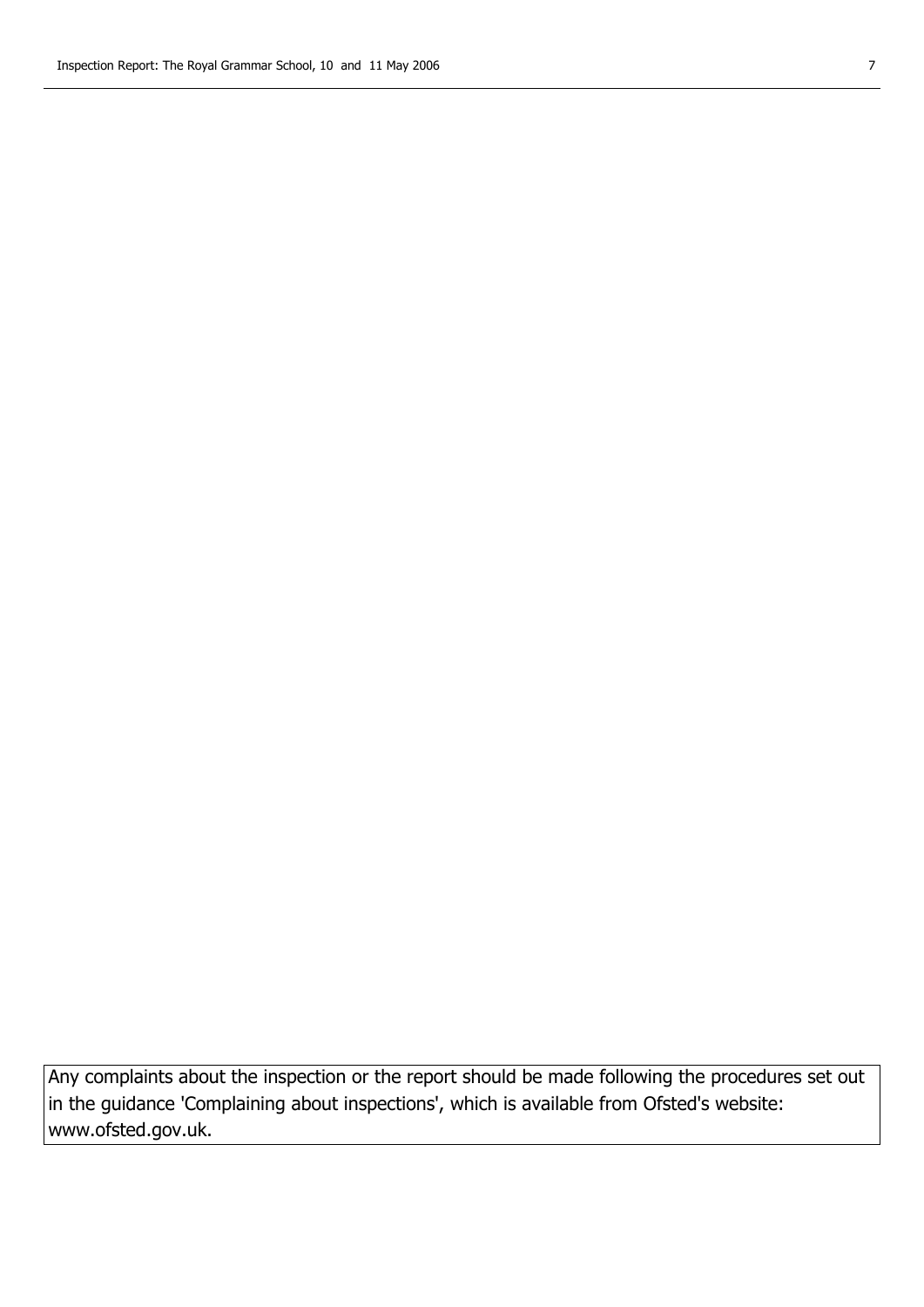# **Inspection Judgements**

| Key to judgements: grade 1 is outstanding, grade 2 good, grade 3 | School Overall | $ 16-19$ |
|------------------------------------------------------------------|----------------|----------|
| satisfactory, and grade 4 inadequate                             |                |          |

## **Overall effectiveness**

| How effective, efficient and inclusive is the provision of education, integrated care and any extended<br>services in meeting the needs of learners? |           |     |
|------------------------------------------------------------------------------------------------------------------------------------------------------|-----------|-----|
| How well does the school work in partnership with others to promote learners' well-being?                                                            |           |     |
| The quality and standards in the Foundation Stage                                                                                                    | <b>NA</b> |     |
| The effectiveness of the school's self-evaluation                                                                                                    |           |     |
| The capacity to make any necessary improvements                                                                                                      | Yes       | Yes |
| Effective steps have been taken to promote improvement since the last inspection                                                                     | Yes       | Yes |

## **Achievement and standards**

| How well do learners achieve?                                                                                |  |
|--------------------------------------------------------------------------------------------------------------|--|
| The standards reached by learners                                                                            |  |
| How well learners make progress, taking account of any significant variation between groups of<br>l learners |  |
| How well learners with learning difficulties and disabilities make progress                                  |  |

# **Personal development and well-being**

| How good is the overall personal development and well-being of the learners?                       |  |
|----------------------------------------------------------------------------------------------------|--|
| The extent of learners' spiritual, moral, social and cultural development                          |  |
| The behaviour of learners                                                                          |  |
| The attendance of learners                                                                         |  |
| How well learners enjoy their education                                                            |  |
| The extent to which learners adopt safe practices                                                  |  |
| The extent to which learners adopt healthy lifestyles                                              |  |
| The extent to which learners make a positive contribution to the community                         |  |
| How well learners develop workplace and other skills that will contribute to their future economic |  |
| well-being                                                                                         |  |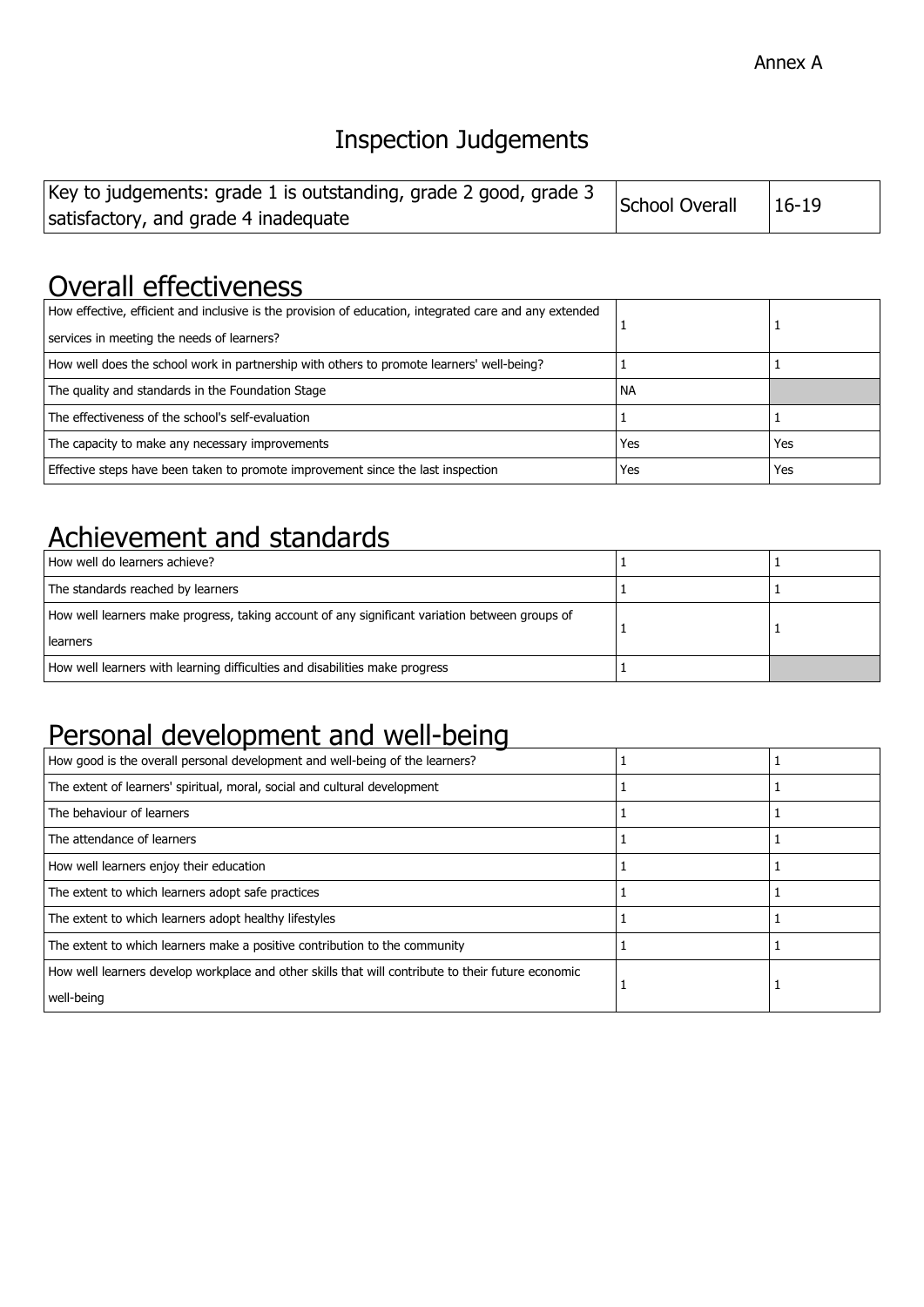# **The quality of provision**

| How effective are teaching and learning in meeting the full range of learners' needs?              |  |
|----------------------------------------------------------------------------------------------------|--|
| How well do the curriculum and other activities meet the range of needs and interests of learners? |  |
| How well are the learners cared for, quided and supported?                                         |  |

## **Leadership and management**

| How effective are leadership and management in raising achievement and supporting all learners?         |     |                |
|---------------------------------------------------------------------------------------------------------|-----|----------------|
| How effectively leaders and managers at all levels set clear direction leading to improvement and       | 1   |                |
| promote high quality of care and education?                                                             |     |                |
| How effectively performance is monitored, evaluated and improved to meet challenging targets,           |     |                |
| through quality assurance and self-review                                                               |     |                |
| How well equality of opportunity is promoted and discrimination tackled so that all learners achieve as |     |                |
| well as they can                                                                                        |     |                |
| How effectively and efficiently resources are deployed to achieve value for money                       |     |                |
| The extent to which governors and other supervisory boards discharge their responsibilities             |     |                |
| The adequacy and suitability of staff to ensure that learners are protected                             | Yes | <b>Yes</b>     |
| Does this school require special measures?                                                              | No  | N <sub>o</sub> |
| Does this school require a notice to improve?                                                           | No  | <b>No</b>      |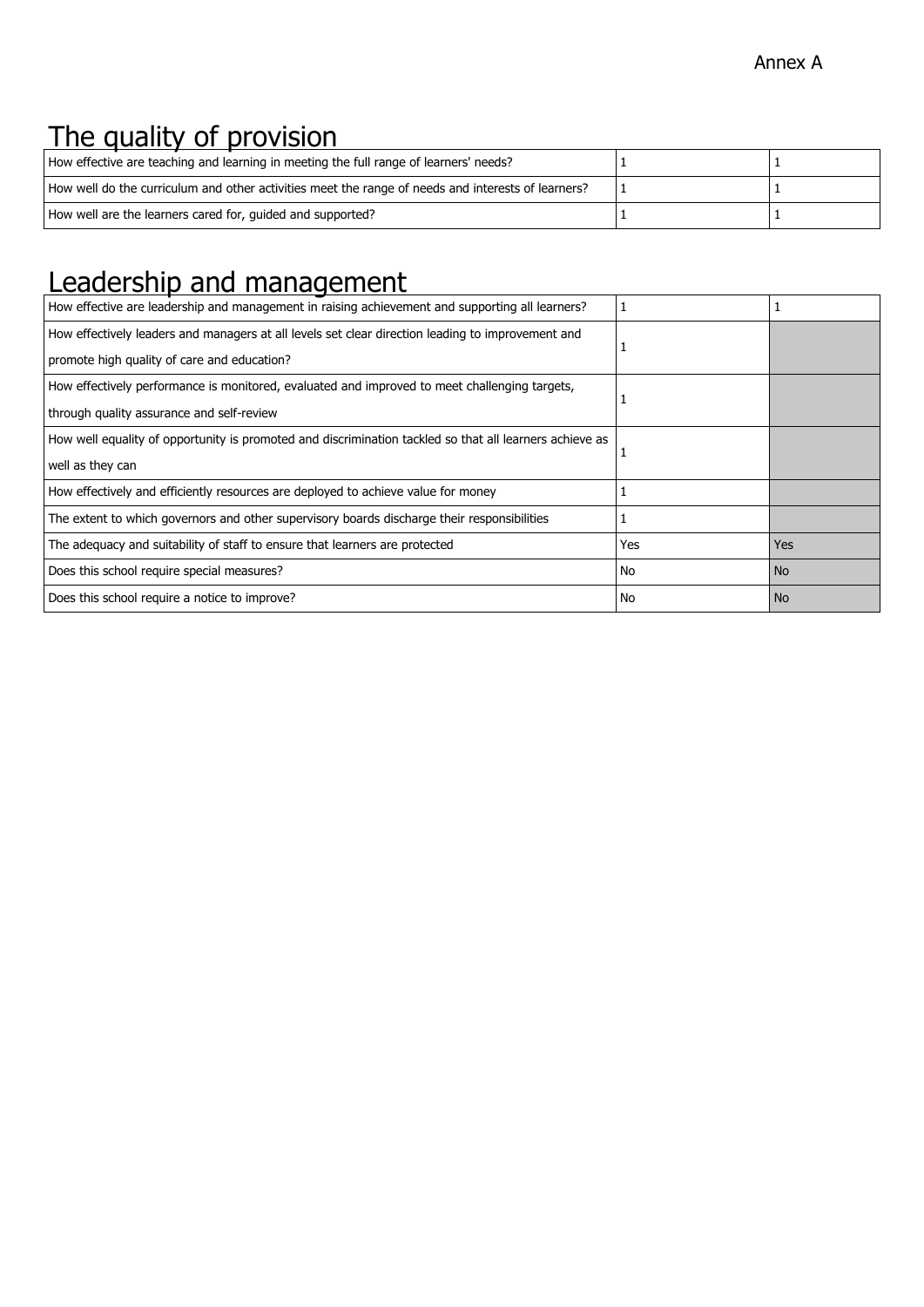| The extent to which schools enable learners to be healthy                                                       | <b>Judgement</b> |
|-----------------------------------------------------------------------------------------------------------------|------------------|
| Learners are encouraged and enabled to eat and drink healthily.                                                 | Yes              |
| Learners are encouraged and enabled to take regular exercise.                                                   | Yes              |
| Learners are discouraged from smoking and substance abuse.                                                      | Yes              |
| Learners are educated about sexual health.                                                                      | Yes              |
| The extent to which providers ensure that learners stay safe.                                                   | <b>Judgement</b> |
| Procedures for safeguarding learners meet current government requirements.                                      | Yes              |
| Risk assessment procedures and related staff training are in place.                                             | Yes              |
| Action is taken to reduce anti-social behaviour, such as bullying and racism.                                   | Yes              |
| Learners are taught about key risks and how to deal with them.                                                  | Yes              |
| The extent to which learners make a positive contribution.                                                      | <b>Judgement</b> |
| Learners are helped to develop stable, positive relationships.                                                  | Yes              |
| Learners, individually and collectively, participate in making decisions that affect them.                      | Yes              |
| Learners are encouraged to initiate, participate in and manage activities in school and the wider<br>community. | Yes              |
| The extent to which schools enable learners to achieve economic well-being                                      | <b>Judgement</b> |
| There is provision to promote learners' basic skills.                                                           | Yes              |
| Learners have opportunities to develop enterprise skills and work in teams.                                     | Yes              |
| Careers education and guidance is provided to all learners in Key Stage 3 and 4 and the sixth form.             | Yes              |
| Education for all learners aged 14-19 provides an understanding of employment and the economy.                  | Yes              |